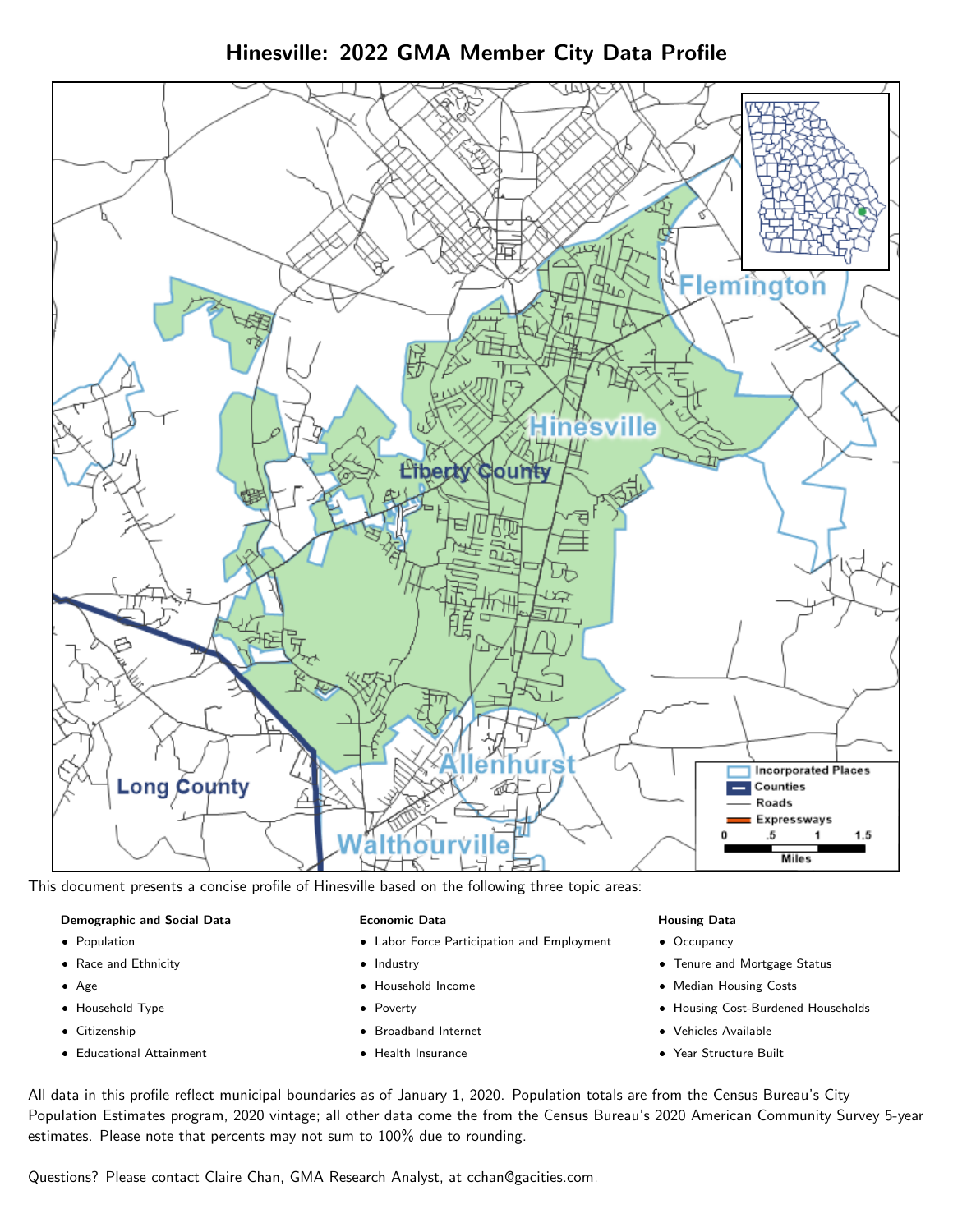# Hinesville: Demographic and Social





**Citizenship** 



Source: American Community Survey, 2020 5-year estimates, table B05002 Source: American Community Survey, 2020 5-year estimates, table B15002

Race and Ethnicity



Source: U.S. Census Bureau, City Population Estimates, 2020 vintage Source: American Community Survey, 2020 5-year estimates, table B03002

## Household Type



Source: American Community Survey, 2020 5-year estimates, table B01001 Source: American Community Survey, 2020 5-year estimates, table B11001

#### Educational Attainment



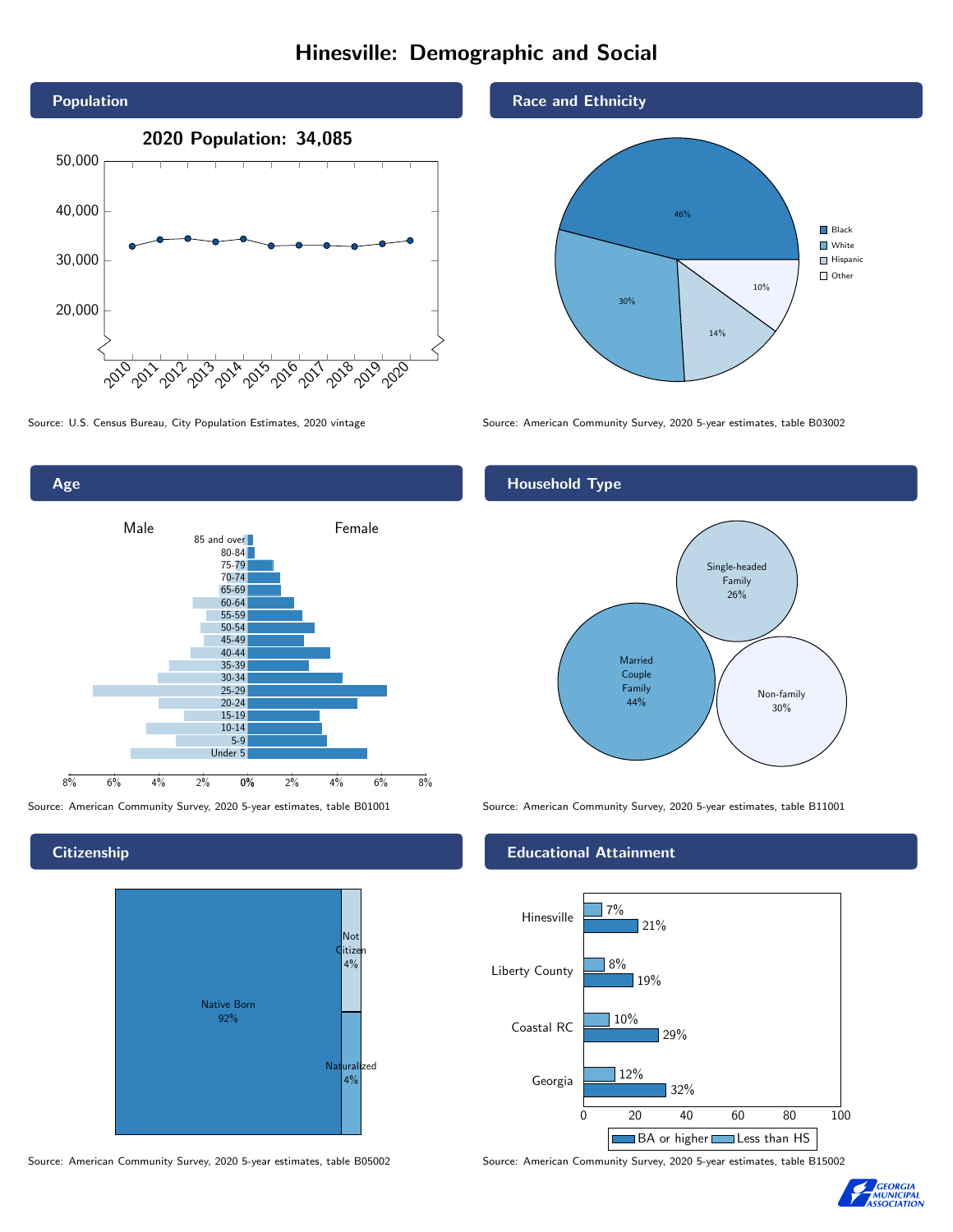# Hinesville: Economic



Source: American Community Survey, 2020 5-year estimates, table B23001 Note: Unemployment rate is based upon the civilian labor force.

#### Industry

| Agriculture, forestry, fishing and hunting, and mining      | $1\%$ |
|-------------------------------------------------------------|-------|
| Construction                                                | 3%    |
| Manufacturing                                               | 8%    |
| <b>Wholesale Trade</b>                                      | $1\%$ |
| Retail Trade                                                | 13%   |
| Transportation and warehousing, and utilities               | 7%    |
| Information                                                 | $1\%$ |
| Finance and insurance, real estate, rental, leasing         | 6%    |
| Professional, scientific, mgt, administrative, waste mgt    | 10%   |
| Educational services, and health care and social assistance | 23%   |
| Arts, entertainment, recreation, accommodation, food        | 8%    |
| service                                                     |       |
| Other services, except public administration                | $4\%$ |
| Public administration                                       | 15%   |

Source: American Community Survey, 2020 5-year estimates, table C24030



Source: American Community Survey, 2020 5-year estimates, tables B19013 and B19025 Source: American Community Survey, 2020 5-year estimates, table B17010



Poverty



## **Health Insurance**



Source: American Community Survey, 2020 5-year estimates, table B28002 Source: American Community Survey, 2020 5-year estimates, table B18135